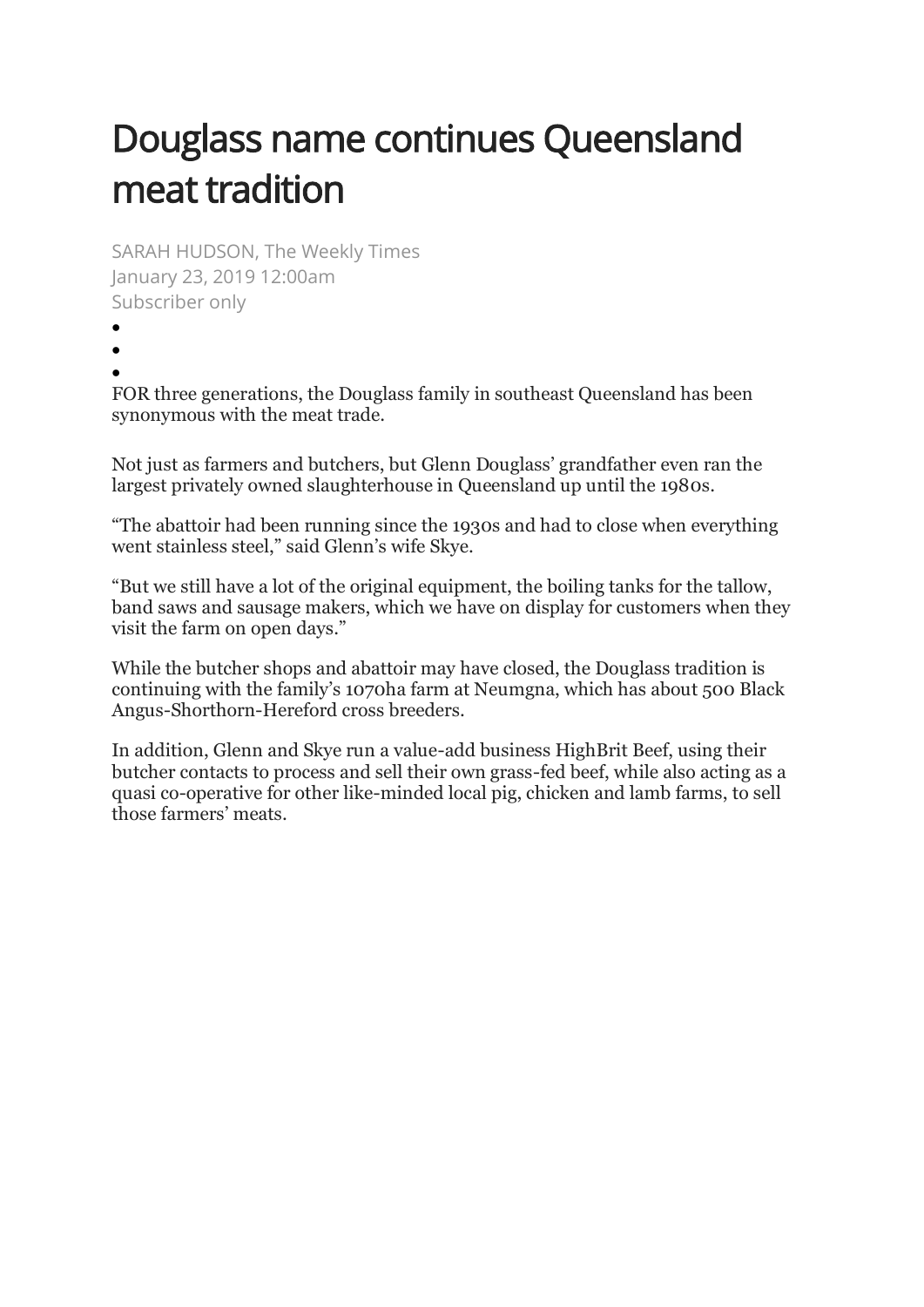

Stock in trade: The farm runs a herd of

500 crossbred breeders.

And while some of the old traditions remain, Skye and Glenn — who moved to the farm in 2000 and manage the property with Glenn's father and uncle — have introduced progressive changes to farm management, including regenerative land practices.

The mob's genetics can be traced back to Glenn's grandfather's original herd, with bulls kept with cows for year-round calving.

## **ON A HIGH**

GLENN and Skye chose the HighBrit name for their business in 2013 because they are at altitude  $-65$ om above sea level  $-$  and because they chase British blood lines, buying in bulls to accentuate Shorthorns' larger frames, milk and meat production, alongside Hereford taste, and Angus ease of calving and tenderness.

The herd is grass-fed, but with the area drought-declared for the past two years the Douglasses have bought in cottonseed meal, which they feed to breeders, as well as macadamia meal in winter.

The cattle also get a mineral lick of bentonite clay  $-$  with the family also owning a nearby bentonite mine.

Hay is bought for weaners

"But we never give them grain," the 41-year-old said.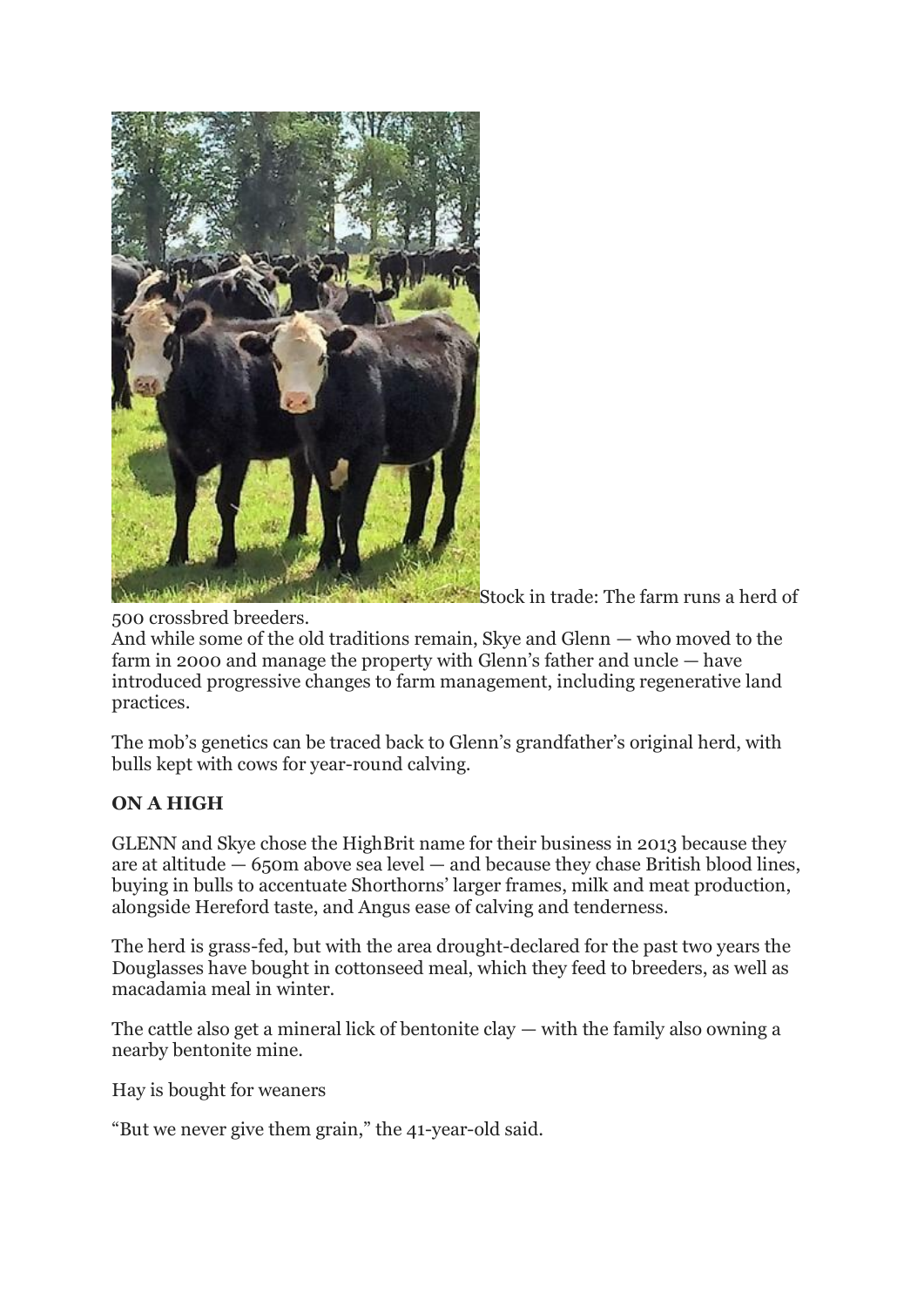The focus of their farm management is creating healthy soil to grow healthy pastures and as such their philosophy is based around Allan Savory's holistic management and regenerative farming, with the couple also completing a biological farming course.

Stock cell graze for short periods, with Glenn visually assessing pastures to ensure regeneration.

"The aim is for the cattle to only chew the top, not all the way down, so it continues to grow and re-establish quickly," she said.

Pastures are predominantly kikuyu, with areas of panicgrass and rhodes grass, and these are oversown at intervals with clover and occasionally legumes.

Soil tests are regularly conducted to ensure the right balance of magnesium and calcium, with only lime added to improve soil health and no synthetic inputs.

In coming years they want to add chickens to the livestock mix, to help soil health.

"It's not just about soil health, but also water retention.," Skye said.

"We have a lot of run off so our next big challenge is to ensure more absorption."



Some of their meat cuts that are sold direct to consumers. **DRY START**

THE property's average annual rainfall is about 900mm, but last year they received well below that, at 600mm.

Bore water is used alongside dams.